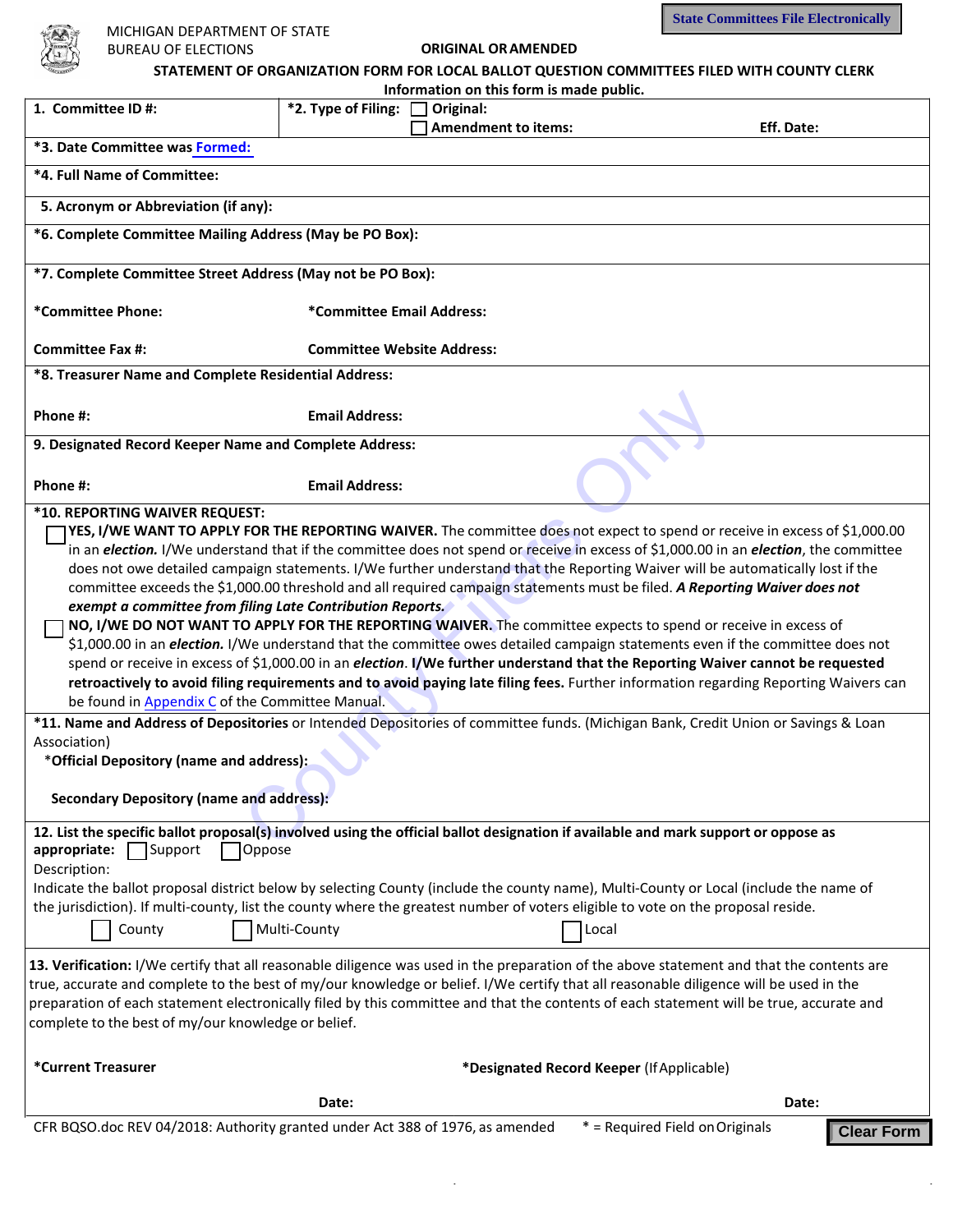# **INSTRUCTIONS FOR COMPLETING THE STATEMENT OF ORGANIZATION FOR LOCAL BALLOT QUESTION COMMITTEES**

## **STATE LEVEL COMMITTEES FILE THIS FORM [ELECTRONICALLY](https://midisclose.nictusa.com/)**

<span id="page-1-0"></span>Michigan's Campaign Finance Act (MCFA), P.A. 388 of 1976, covers a "person" operating within Michigan or out-of-state as soon as it spends or receives \$500.00 or more in a calendar year to influence voters for or against the qualification, passage or defeat of one or more ballot questions in Michigan. The term "person" is used to mean a business, proprietorship, firm, partnership, joint venture, syndicate, labor organization, company, corporation, association or two or more individuals who act jointly. As soon as a person reaches the \$500.00 threshold detailed above, it has 10 calendar days to form and register a "committee" under the MCFA. A person that is covered by the MCFA, registers a committee by filing this form with the appropriate filing official. EXCEPTION: A direct or in-kind contribution given by a "person" to a Ballot Question Committee does not count toward the committee registration threshold if the contribution was not solicited or received by the contributing person for the purpose of supporting or opposing the ballot question involved. All independent expenditures made by a "person" count toward the committee registration threshold regardless of how the funds involved were obtained.

## **TYPES OF COMMITTEES**

Before registering a committee, the difference in the various committee types must be given careful consideration. Be sure you are filing as the appropriate committee type. For further information regarding committee types please se[e Appendix H](https://mertsplus.com/mertsuserguide/index.php?n=MANUALS.AppendixH) of the Committee Manual.

**Ballot Question Committees**: Formed to support or oppose the qualification, passage or defeat of ballot questions. A ballot question is an issue which is intended to be submitted to a popular vote at an election (including millage issues). A Ballot Question Committee cannot support or oppose candidates.

### **WHERE TO FILE THIS FORM**

#### **Offices that file with the County Clerk's Office:**

- If the proposal supported or opposed is to be voted on in a single county, the committee files with the clerk of that county.
- If the proposal supports or opposed is to be voted on in more than one county but not statewide the committee files with the clerk of the county where the greatest number of voters eligible to vote on the proposal reside.

#### **Offices that file with the Michigan Department of State Bureau of Elections Office file this form [electronically](#page-1-0) using the assigned Internet application.**

• If the proposal supported or opposed is to be voted on statewide the committee files with the Michigan Department of State, Bureau of Elections.

#### **NOTE: The information contained on the Statement of Organization must be kept up-to-date. If a change in the information takes place, an amendment to the form must be filed no later than the due date of the first campaign statement required of the committee after the change. The treasurer serving at the time of the change must sign the amendment.**

#### **INSTRUCTIONS**

Type or clearly print in ink all information requested on the Statement of Organization form. Each entry on the form is discussed below.

- **ITEM 1:** On the original Statement of Organization, leave Item 1 blank. An identification number will be assigned to the committee by the filing official. For an amendment enter the assigned identification in Item 1.
- **\*ITEM 2:** Indicate whether the Statement of Organization is an original or an amendment. If this is an amendment, list all item number(s) and the effective date of the change.
- **\*ITEM 3:** Enter the date the committee was formed in Michigan. The original Statement of Organization form must be received by the filing official within **10 calendar days** after the committee's formation date. Late filing fees are assessed at a rate of \$10.00 per business day if the form is filed late.
- **\*ITEM 4:** Enter the committee's official name. Do not use initials or abbreviations.
- **ITEM 5:** If applicable, enter the committee's abbreviated name or acronym.
- **\*ITEM 6:** Enter the committee's mailing address. A post office box is acceptable as a mailing address. All mail from the filing official will be directed to the committee's mailing address.
- **\*ITEM 7:** Enter the committee's street address. A post office box is not acceptable. (List the treasurer's home address if no other address is available.) Enter the committee's phone number including the area code and e-mail address. .
- the treasurer can be reached during business hours. The committee's treasurer must be registered to vote in Michigan if the committee conducts business through an office or facility located in Michigan. The committee treasurer does not have to be a Michigan resident if the committee does not conduct business through an office or facility located in Michigan. A committee that wishes to have a treasurer who is not a Michigan resident is required to file an "irrevocable written stipulation" with its Statement of Organization. Further information on this requirement can be obtained from your filing official. **\*ITEM 8:** Enter the full name and complete residential address of the committee's treasurer. Include a phone number where